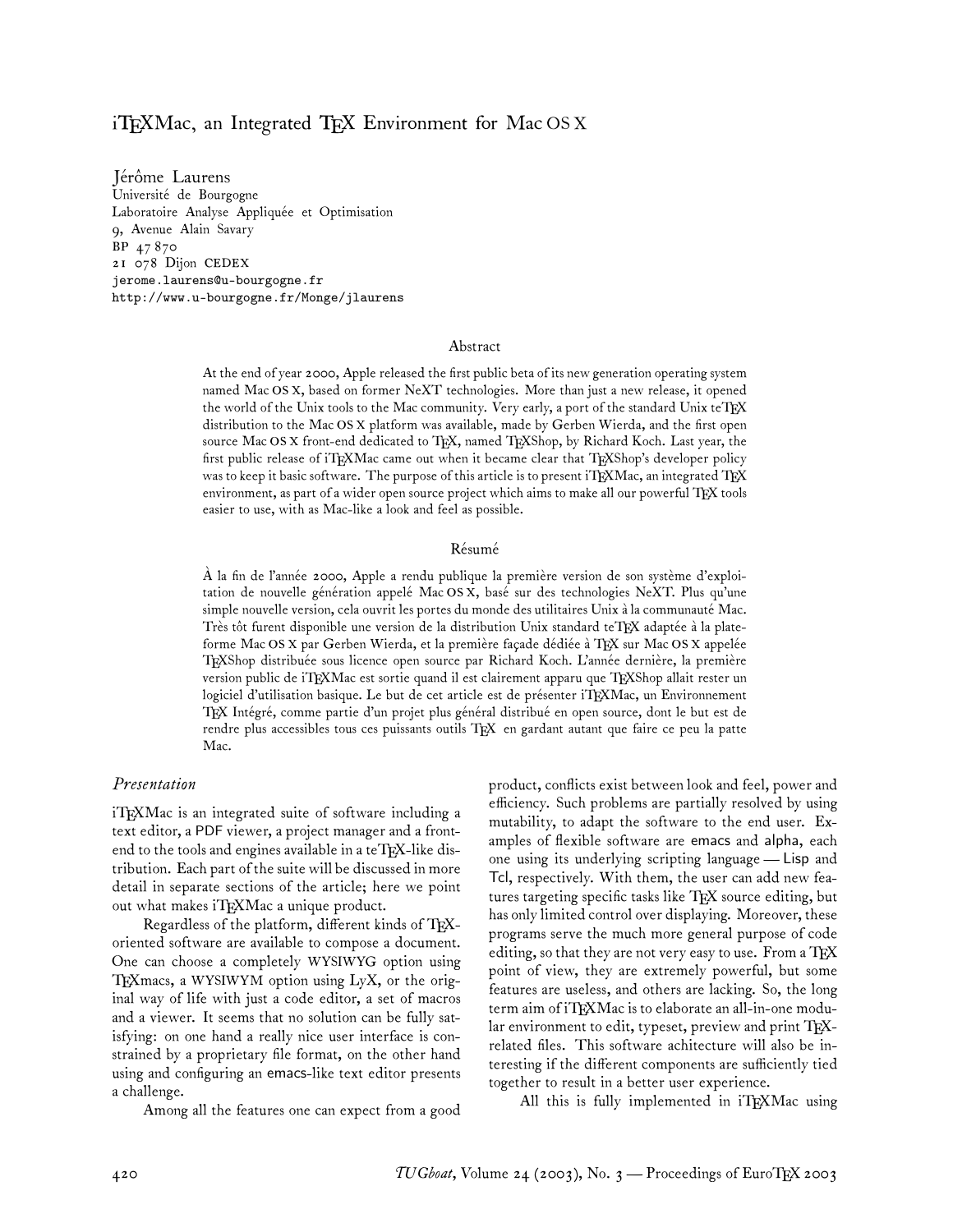Objective-C as an underlying scripting language and Mac OS X Application Kit, because Apple's implementation of this object oriented C variant is particularly suitable. Since this application programming interface named Cocoa evolved from NeXTSTEP and OPEN-STEP, iTEXMac might be partly ported to other systems using the free software GNUstep.

iTEXMac is provided with English, French and German localizations, the latter by Keith J. Schultz.

### *Installing iTEXMac*

teTEX-like distribution. As a graphical front-end, iTEX-Mac needs a teTFX-like distribution to be fully functional. For Mac OS X, three distributions are available. Gerben Wierda maintains both an enhanced port of teTEX, with additional packages and programs from TEX Live:

http://www.rna.nl/tex.html Another teTEX 2.0.2 port is available from fink, through one of its graphical user interfaces, finkcommander.

http://finkcommander.sourceforge.net/

Once installed, the standard tools are available from the command line interface of Mac OS X Terminal application, but there is no need to fix any environment settings, which hides the Unix layer in Mac OS X.

With the new operating system, Apple replaced its old graphic format named PICT with PDF, such that iTFXMac is naturally oriented toward pdfTFX instead of TEX. However, DVI and PostScript file formats are supported, provided a Ghostscript package is installed for the latter. One is available from the previous url's.

For those who are not familiar with the Unix side of  $T_{\rm F}X$  (and Mac OS X), very important information about Gerben Wierda's teTEX distribution is available in the local folder /Library/teTeX/:

- README.texmf.macosx
- README.texmf.howtexfindsfiles

*iTEXMac package and goodies*. While iTEXMac may be available on CD, the latest version should be downloaded from the official site hosted by the open source software development website sourceforge at:

http://itexmac.sourceforge.net/

One can find in the download section the disk images for the following products:

- iTFXMac, both stable and developer release
- an external editor for iTEXMac key binding
- *Hypertext Help With L<sup>4</sup>TEX*, wrapped as a searchable Mac OS X help file.
- the TEX Catalog Online, wrapped as a searchable Mac OS X help file.

An updater allows checking easily for new versions. To install iTEXMac, just download the disk image archive,

double click then follow the instruction of the readme file.

*The built in text editor*



*Editor window with two views of the same text, a main toolbar to switch to the terminal, the output or log documents and launch the typesetting commands, a small toolbar of menus to insert text templates, navigate through the source and launch third party extensions.*

The text editor built into iTEXMac heavily relies on the word processing facilities of the Mac OS X Application Kit. However, editing has been enhanced for TEX coding by various means like enhanced text selection schemes, automatic LATFX environment closing and other tools detailed in following subsections. Moreover, iTEXMac allows the use of an external text editor if the built in one does not suit.

*Editing*. Like many code editors, iT<sub>E</sub>XMac actually uses text attributes to highlight syntax, changing possibly both the color and shape of the fonts used. Text selection knows about TFX groups, commands and  $\operatorname{\mathbb{H}TRX}$  environments. Balancing parentheses, brackets and braces are highlighted according to user preference.

*Character encoding.* As an open platform, Mac OS X supports a huge set of character encodings (more than 80, including Unicode) and iTFXMac implements the user interface to manage them. This allows editing files in different languages or from different platforms.

The main problem concerning character encoding is transparency: except for Unicode, there is no rule to automatically recognize the character encoding of a text file. So, iTEXMac has a customizable default encoding used to read and write text files when no external information is given. Moreover, iTEXMac parses the text files for hints about the real character encoding, and when it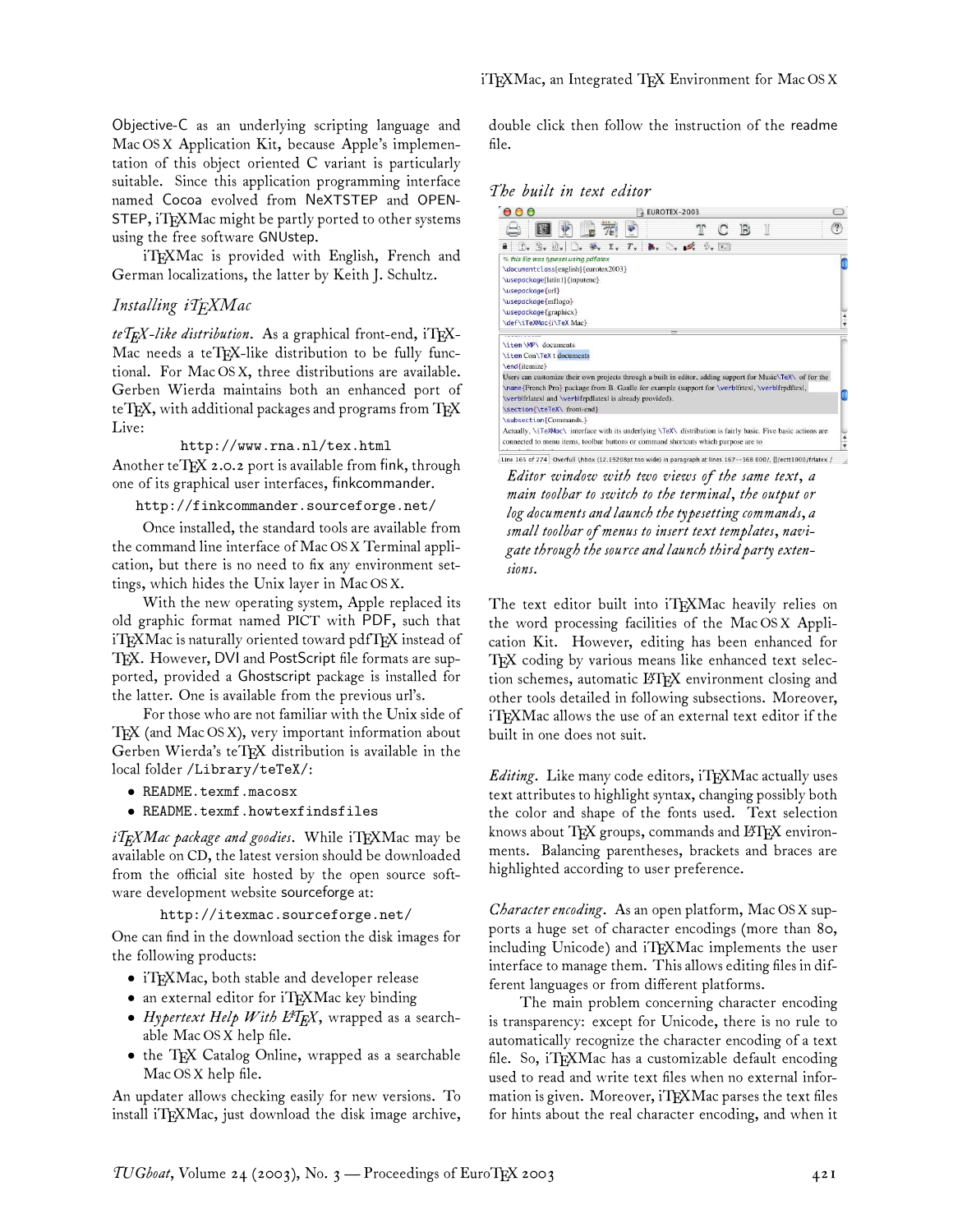finds in the file contents an explicit declaration of a character encoding it reads the file again with that encoding. For this purpose, iTFXMac recognizes the following kinds of hints:

1. an inline instruction at the very beginning of a source file:

%!iTeXMac(charset):*character encoding*

As a TFX comment, it is ignored by the various typesetting engines. The *character encoding* is simply the name of the character encoding with a standard syntax (e.g. ISO Latin 1, code page 1251, Mac OS Roman... )

2. the use of the LATEX package inputenc.sty, parsing the optional argument:

\usepackage[*encoding*]{inputenc}

3. the use of the ConTEXt \enableregime command, parsing the optional argument:

\enableregime[*encoding*]

4. emacs scheme on the first input line:

%-\*-coding:*character encoding*;-\*-

5. Mac OS X hidden internals.

With this management one is able to split a source document into many different files, each using its proper character encoding. This is very similar to the way emacs manages encoding with its -\*-coding: *name* -\*- option, with the addition of inputenc.sty and \enableregime related hints. In a forthcoming version, iTEXMac is planned to also support one more hint: meta data stored in an external project file.

*Spell checking* is known to be a hard problem when applied to TEX input due to the complex definition of words and word delimiters. For Mac OS X, dedicated software has been ported from previous products or newly developed, namely Rick Zaccone's Excalibur at

http://www.eg.bucknell.edu/~excalibr/

and Anton Leuski's cocoAspell, a port of the free and open source spell checker GNU aspell, at

http://www-ciir.cs.umass.edu/~leouski/cocoaspell

While both are TFX-aware, the former is based on older Mac word services and will be used as a separate application. The latter also knows about HTML code and is automatically integrated to iTEXMac and virtually any other application when properly installed. Moreover, it is possible with cocoAspell to automatically check spelling as you type, misspelled words being underlined in red. But when used with another text editing application (TextEdit, TEXShop, Mail), this continuous spelling check feature will definitely mark all TEX commands as misspelled, which is unwanted. In order to fix this very annoying problem, iTEXMac code patches some deep

Mac OS X Application Kit internals: this is the only  $T_{F}X$ aware text editor with working automatic spell checking.

Although spell checkers are generally designed with a default language, we can imagine that each text file could contain informations about the dictionary and language to be used for spell checking. This is planned for a forthcoming version, in an implementation very similar to the one for encoding. The ultimate feature should be to switch the spelling language inside one input file according to the context, but this needs a huge amount of coding ... Splitting the sources according to their natural languages and encodings should be more than sufficient.

*Macros menus.* The text editor window gives access to five macros menus to help inserting TFX commands for the document, text, math, graphics and everything else. Those menus are configurable and their contents can change on a per document basis. All the standard  $BTRX$ commands are available through these menus, whereas  $ConT<sub>F</sub>Xt$  and METAPOST support is not complete (due to a lack of knowledge of the author). However, users can customize the interface according to their needs with the aid of a dedicated graphical menu editor.

*Navigation menus* Three other menus facilitate navigation through source code. The text is parsed to recognize special tags. One menu is dedicated to LATEX or ConTEXt sectioning commands and also works for METAPOST figure keywords, another menu is dedicated to labels and references, allowing to easily insert \ref's and \eqref's. Finally, each line beginning with

### %!iTeXMac(mark):*comment*

gives an entry titled *comment* in a third menu, where one is free to mark any part of the text.

Key binding. To speed up text entry, iTFXMac allows customizing the system key mapping. It is possible to map essentially any key combination to macro actions, including scripting. There is an external editor to manage those mappings in a flexible and friendly way.

Some Apple documentation leads people to believe that any text editor (e.g. TextEdit) written with Mac OS X Application Kit naturally gets the benefit of emacs-like key bindings. This is only the case for a very limited set of shortcuts. iTEXMac expands this feature significantly.

*Toward WYSIWYG.* The built in text editor does not provide any WYSIWYG support while editing, and is not meant *a priori* to ever become completely WYSIWYG. However, it can show a character palette with 42 menus gathering text and mathematical symbols, as they would appear in the output. It is a graphical front-end to the standard LATEX packages

• amsfonts.sty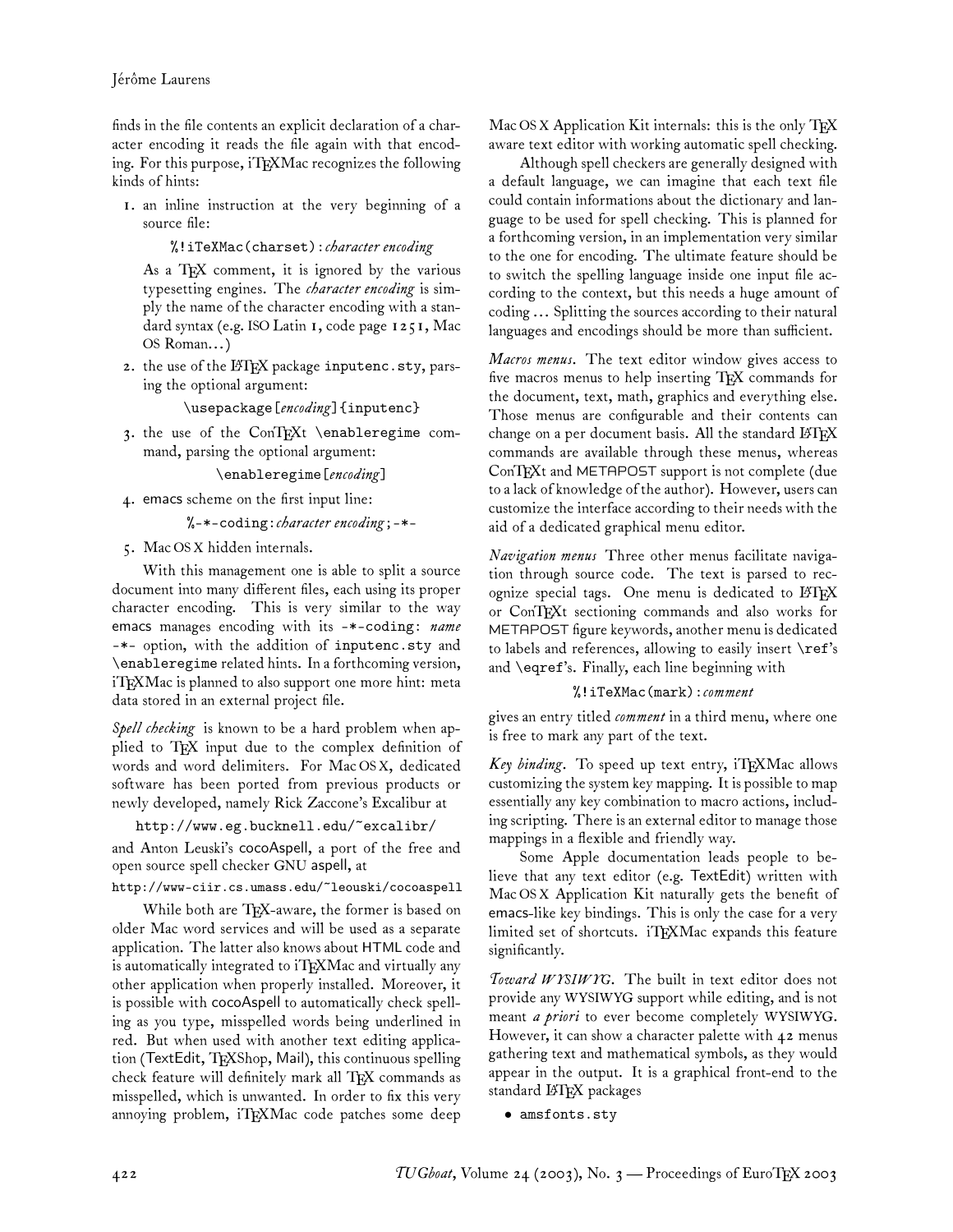- amssymb.sty
- mathbb.sty
- mathrsfs.sty
- marvosym.sty
- wasysym.sty

which makes thousands of symbols available in one click. Due to a lack of knowledge, there is no counterpart for the ConTEXt world.

Some kind of assistant should also provide the user with a list of standard equation and table templates with both output and input forms. This kind of WYSIWYG support would be a shortcut to the large number of different mathematical environments, very useful for beginners. It is planned for a further release, unless it becomes available as an external plug-in.

*Regular expressions.* The built in text editor implements Unicode aware regular expressions. A dedicated find/replace panel has an elaborate graphical user interface to help the user construct, check and use regular expressions. A limited set of built in regular expressions is provided (e.g. to change LATEX environment names), and the user can save frequently used regular expressions.

Despite the regular expressions used being advanced ones, they are not Perl compatible. Once a library of Perl compatible and Unicode-aware regular expressions becomes available, code will be added to support them.

| Find RE: | TeX » RE ('\C)                                 | Templates      |
|----------|------------------------------------------------|----------------|
| Atom     | Constraint                                     | Quantifier     |
|          |                                                |                |
| Check    | Ignore Case                                    | Options        |
|          | Match:                                         | Where:         |
| Find     | Next                                           | All Text       |
|          | $\odot$ All                                    | Selection      |
| Replace: | $Text \triangleright RE(\Upsilon)$             | Reference      |
|          | \begin{newName}\2\end{newName}<br>Replace mode |                |
|          | Current                                        | Marked         |
| Replace  |                                                |                |
|          | & Next                                         | $\bigodot$ All |

*Advanced regular expressions panel with find and replace fields, and various controls to help in elaborating, checking and using the regular expression.*

*Extensions.* An AppleScript implementation and a plugin architecture are the two means provided to let the user expand iTFXMac's built in text editor.

*AppleScript,* which is Apple's designated scripting language, is fully supported. The basic features provided by Mac OS X application kit are extended to fully support undo management and string replacement. It is then possible to create high level editing scripts to expand ad infinitum iTFXMac functionality. However, those scripts are of limited use in practice when they deal with very heavy text editing tasks, due to performance reasons.

*Plug-in architecture.* While using the Mac OS X Objective-C application kit framework, iTEXMac provides a very efficient plug-in architecture. This was originally designed to expand the editor possibilities by using assistants. In fact, an array assistant is available which helps in inserting array code for  $\operatorname{\mathbb{H}TEX}$ . This is a very basic assistant written for demonstration purposes only. An open source development kit is available but there are no developers yet.

Here are some ideas for assistants that would be of great help to new users or for experimentation:

- a layout helper via a geometry.sty front-end
- a layout helper for list environments
- a WYSIWYG helper for fonts
- a helper for customizing the sectioning commands
- $\bullet$  ...

## *The project manager*

The notion of project comes naturally when working on a ConTEXt or LATEX document because many files are created as compilation side effects. So, project management is a task assumed by one of the core components of  $i$ T<sub>F</sub>X-Mac. Each document created should have an associated project file (with extension pTeXMac) where meta data should be stored. Due to historical reasons, the project implementation has been partially hidden, so as to mimic the user interface of former Mac OS TFX editors. This leads to elaborating a small list of default projects that would fit the widest range of situations, including for example

- **LATEX** documents
- LATEX documents with PDF engines
- books
- METAPOST documents
- ConTEXt documents

Users can customize their own projects through a built in editor, adding support for MusicTEX or for the French Pro package from B. Gaulle for example (frtex, frlatex, frpdftex and frpdflatex support is already provided).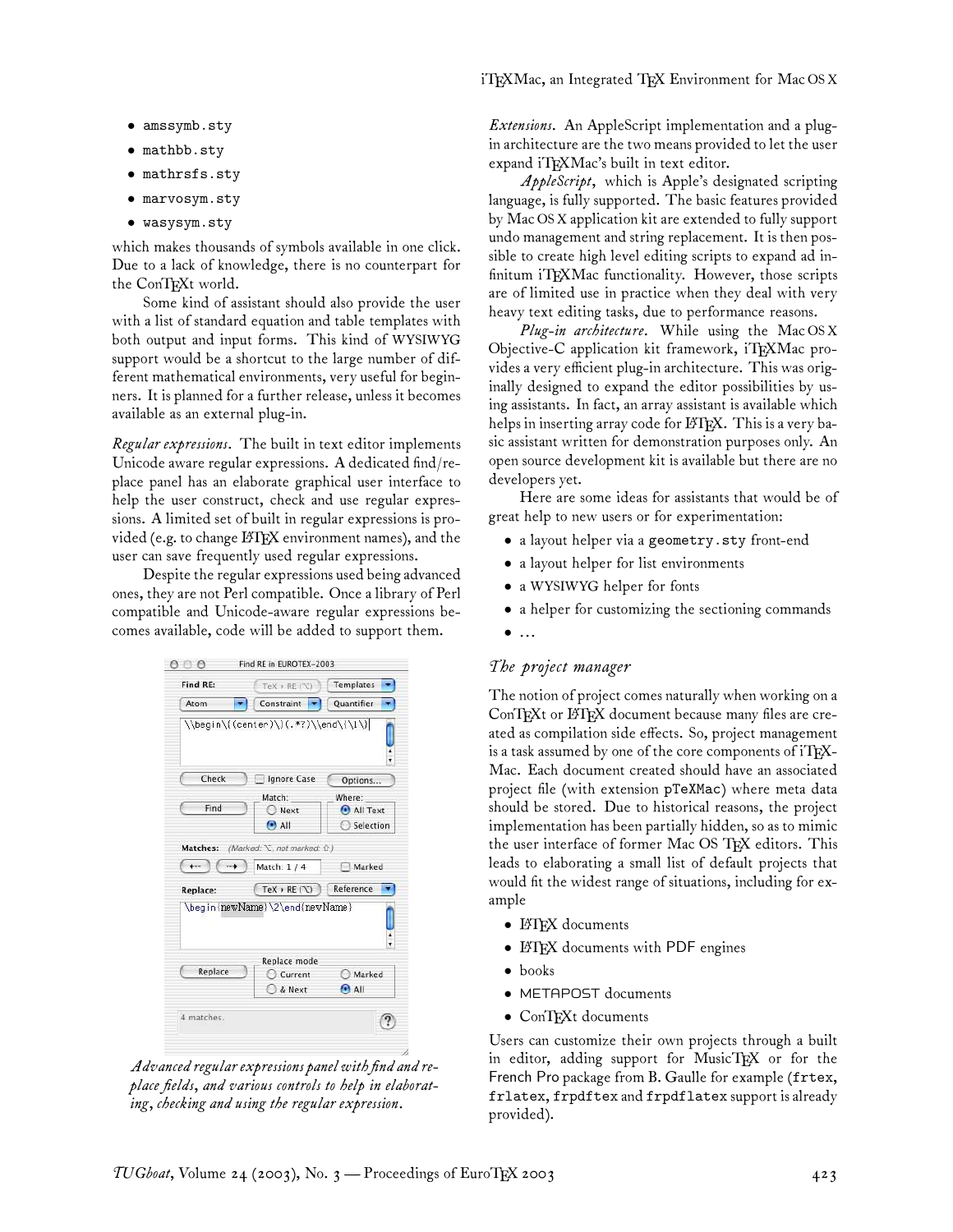# *teTEX front-end*

*Commands.* Actually, the iTEXMac interface with its underlying TFX distribution is fairly simple. Five basic actions are connected to menu items, toolbar buttons or command shortcuts which do the following:

- compile (e.g. running pdflatex)
- typeset (e.g. running pdflatex twice)
- make the bibliography (e.g. running bibtex)
- make the index (e.g. running makeindex)
- render graphics (e.g. running dvipdf)

The compile action should be used while writing a document, the typeset action should concern the final stage and may include an index or bibliography build phase. By default, all these actions are themselves connected to shell scripts stored on a per project basis. If necessary, the end user can edit project files and customize the shell script launched by iTEXMac. He also can alter the whole action performed in one of two ways:

- customizing the project document
- inserting an in-line instruction at the very beginning of a source file:

# %!iTeXMac(compile):*one line shell script*

As shown below, a graphical user interface is available that wraps the command line options of makeindex. One is also available for bibtex, and others are planned for the standard tools. Apple Events allow third party applications like Alpha  $X$  to pilot iTEXMac.

| MakeIndex<br>BibTeX<br>Compress Blanks<br>Use Index Style:<br>Choose<br>German Ordering |
|-----------------------------------------------------------------------------------------|
|                                                                                         |
|                                                                                         |
| Letter Ordering<br>Use Index Output: Choose<br>No Implicit Page Range                   |
| Start Index at<br>$\bullet$ 0<br>Run Silently<br>any page                               |

*Project panel wrapping the* makeindex *command line options.*

*Log files* are a valuable source of information when a problem arises, not only for beginners but for TFX gurus too. iTFXMac displays and parses both the output of the typesetting action and the corresponding log file. Warnings and errors are displayed with different colors than the rest of the text to point out relevant information, and the corresponding line numbers are displayed as HTML links. They are linked to the line of the input

file where the error or warning occurred: clicking on that link will open the file in the text editor, displaying a light gray background at the given line. See below.

This procedure does not work in a very limited number of situations, especially when the TFX source extract explaining the error interacts with the "normal" log contents. At present, the --file-line-error-style option of the typesetting engines is not supported, but it is planned for a future version.



*Log file window outlining errors, warnings or page numbers and displaying navigation links.*

A navigation facility from log file to output is also provided. When iTEXMac parses a string like [*a number*...], *a number* is displayed as an HTML link. When clicked, the window of the output file is brought to the front and switched to the right page. Like the previous feature, it is not completely reliable because of the lack of log syntax rules, however, it works fairly well.

Parsing the log file in the background allows for informing the user when some problem occurs while typesetting, with an audio alert and an informational message at the bottom of the text editing window. Despite this not being absolutely reliable (see above), it can be of great help.

This feature is resource consuming and can be turned off in the preferences.

*Documentation and help,* provided with teTEX, is available though a menu. Moreover, Graham Williams' TEX Catalog Online and Sheldon Green's HyperText Help With LATEX are available as MacOSX searchable help books accessible from the built in Mac OS X Help Viewer. The former lists about  $1100$  TEX, LHEX, and related packages and tools.

As a side effect, iTEXMac can open PS, EPS and DVI files with a double click, by converting them to PDF. In a way, it therefore plays the role of a PostScript viewer.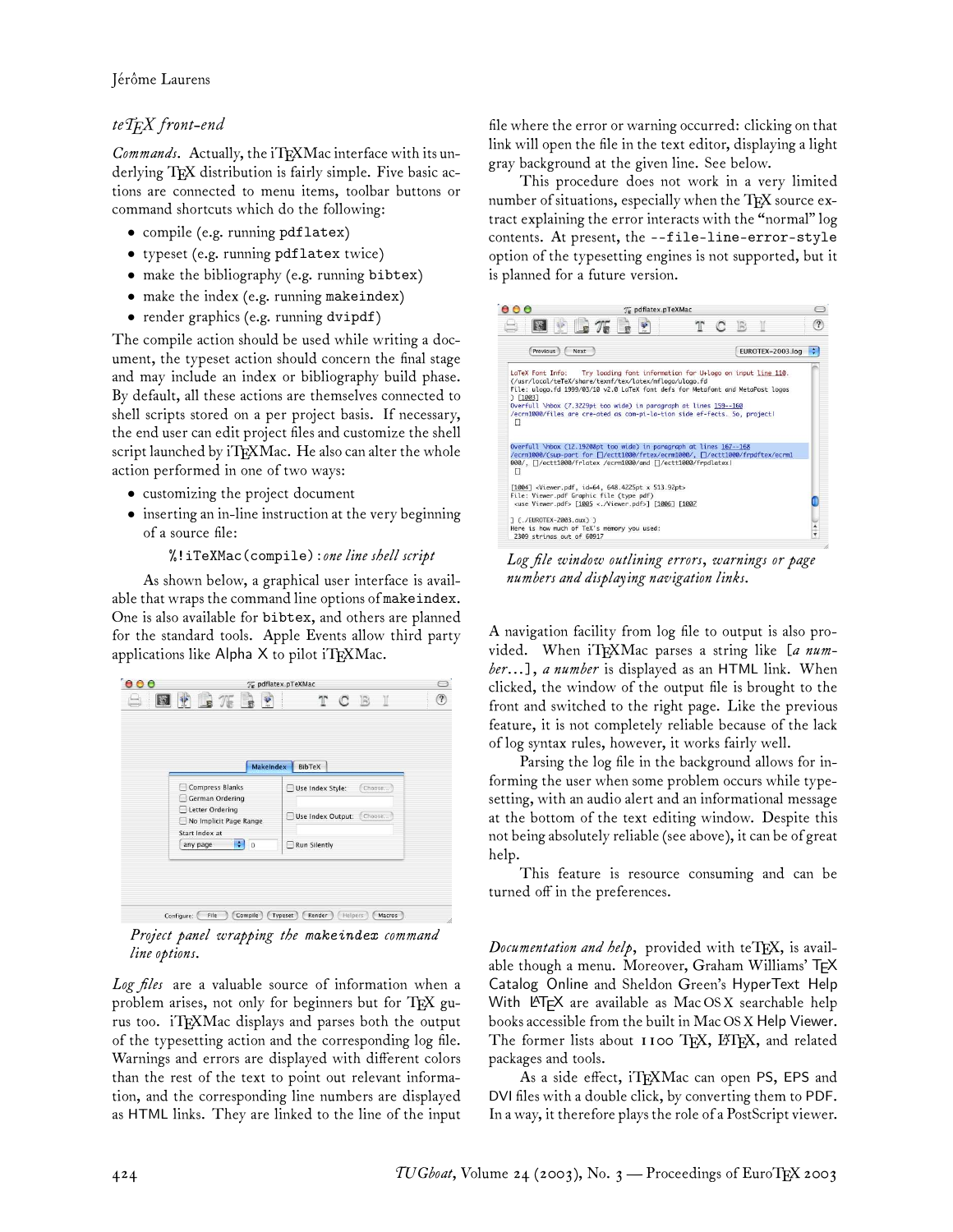### *The built in* PDF *Viewer*



*Viewer window in the facing pages mode, with a main toolbar to switch to the terminal, the source or log documents, navigate through the pages and manage magnification.*

A basic PDF viewer is provided in iTFXMac. Once again, this is a wrapper of built in Mac OS X technologies that implements the basic features of a PDF viewer. Unfortunately, Mac OS X support for this file format is sometimes limited with the output of the pdftex command. In such a problematic situation where the PDF can not be properly rendered by iT<sub>E</sub>XMac, an alternate solution is offered by using an external PDF viewer. This alternate solution can be permanent or temporary.

Using an external PDF viewer is also welcome because Mac OS X technologies do not support any link related or indexing features, thus ignoring the benefits of the hyperref.sty package and ConTEXt facilities, for example. Before these are implemented in iTEXMac's own code, or made public by Apple, a standalone previewer can be used.

Navigation between input and output is one of the great features missing in iTFXMac. This "Synchronicity" feature was first available in *Textures*, a Mac product from Blue Sky Research. Then a less efficient implementation was provided for LATEX users through the use of srcltx.sty which added src: specials in the DVI files. This task is now assumed by typesetting engines through the command line option -src-specials.

But all this is useless since the preferred output file format used by iTFXMac is PDF and all translators from DVI to PDF filter out this information. In fact, there is a real need for pdftex support of the -src-specials option, not only from the Macintosh community but also from gsview and xpdf users. It remains evident that the implementation of such a feature must be revisited, because PDF contents is not a stream. Nothing has been done yet in this direction.

However, a poor man "Synchronicity" feature has been implemented to help in switching from source to

output. It is based on a tiny LATEX package written by Pietro D'Ancona and provided with the iTEXMac distribution, which essentially contains

```
\newtoks\@tempoutput
\global\@tempoutput\expandafter
    {\the\output\immediate\write15
    {[\thepage] \the\inputlineno}}
\global\output
    {\expandafter\the\@tempoutput}
\AtBeginDocument
    {\immediate\openout15=%
        \jobname.pageLineIdx
    \immediate\write15{[1]
        \the\inputlineno}}
\AtEndDocument
    {\immediate\write15{[1]
        \the\inputlineno}%
    \immediate\closeout15}
```
This LATEX code must be inserted in each master LATEX document. It opens an auxiliary file in which are stored some hints about the correspondence between input file line numbers and output file page numbers. The PDF viewer parses this auxiliary file and uses the hints to display the proper part of the document, either input or output.

### *Future directions*

In addition to the forthcoming improvements previously mentioned, here we detail other features to come. Some of them just reflect the natural development policy of iTEXMac, others come from user requests. This should convince interested people to contribute to the iTFXMac project.

Bibliography management. At present, iTEXMac is missing a built in support for such a feature. The bibliography database management is now provided by Michael Mc-Cracken's BibDesk (beta version 0.8), another sourceforge project at

#### http://bibdesk.sourceforge.net/

This application also implements a Mac OS X service which allows any application to automatically insert or complete bibliography references in the currently edited text. There's no way iTFXMac will offer in the near future these features as built in, however, a better integration with a BibDesk-like data base application is planned.

This solution is useful for big bibliography data bases but it does not manage small ones declared explicitly in thebibliography  $\operatorname{\mathbb{H}F\!X}$  environments. iT $\operatorname{F\!X\!}$ -Mac should provide a feature devoted to this task. In order to improve efficiency, this inline bibliography should be declared in a standalone file called by the master  ${\rm T_F}\!{\rm X}$ document.